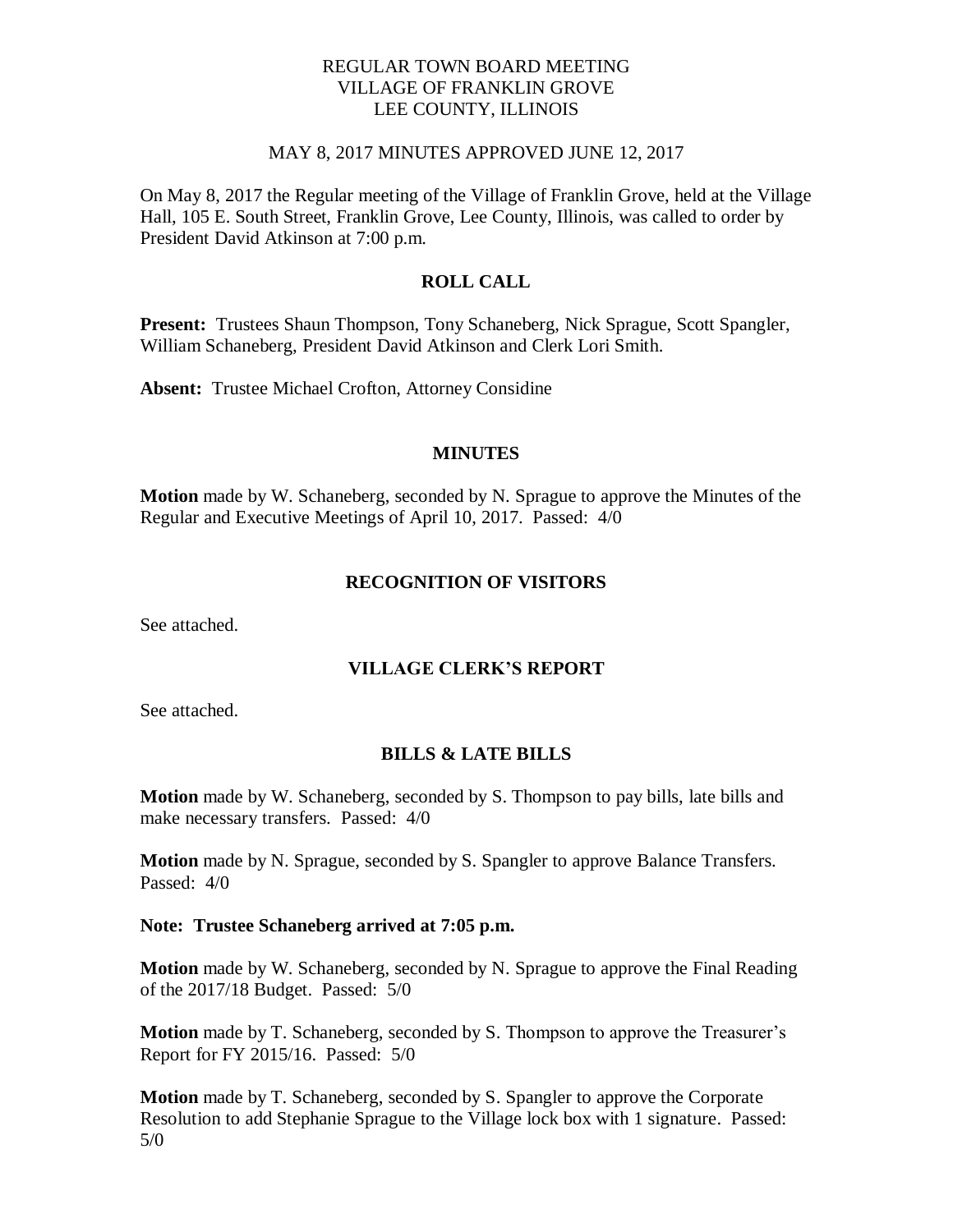### **POLICE REPORT**

See attached.

Letters were sent out to owners concerning dilapidated buildings.

Citizens reported cars were broken into over the weekend.

# **LEGAL ISSUES (Attorney Considine)**

None

## **GENERAL ISSUES**

President Atkinson advised he signed a 13 month contract with MC2 for .0657 per kw starting August 2017 through September 2018.

## C**OMMITTEE REPORTS**

# **STREETS & ALLEYS**

(T. Schaneberg Chairman)

None

## **WATER & SEWER**

(W. Schaneberg Chairman)

Trustee Schaneberg advised the new hydrant parts are in. He will be contacting a contractor to for the repairs.

Trustee Schaneberg advised the bid for the new grinders are \$9,350 each. Two grinders are required and the total is \$20,800 for everything required.

## **COMMUNITY DEVELOPMENT**

(N. Sprague Chairman)

None

**PROPERTIES**

(M. Crofton Chairman)

None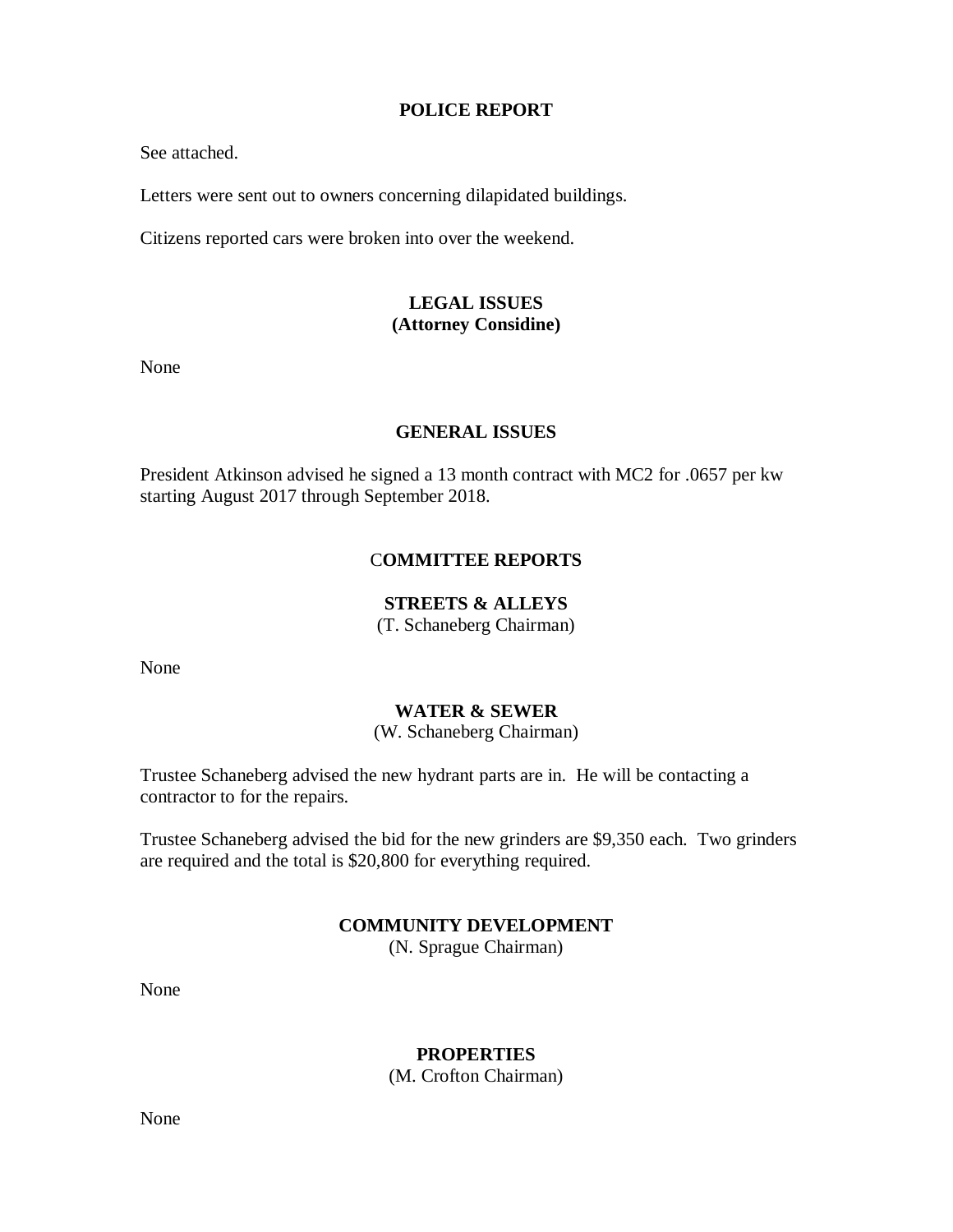### **FINANCE AND INSURANCE COMMITTEE**

(S. Thompson Chairman)

Trustee Thompson advised he would need the information for the damaged hydrant so it can be turned in to Insurance.

## **TOURISM**

#### (S. Spangler Chairman)

Trustee Spangler advised the car show has received a good response, and new vendors have registered as well.

Trustee Spangler has asked the following from the Village:

a) Barricades – ally by Smith's, South St., Walnut St., 2 – bank, 2 – post office and sign

at corner so no traffic comes in

b) Streets swept

c) Banners and flags hung

Trustee Spangler advised the Historical Society will be hosting a Franklin Grove history forum at the library June  $20<sup>th</sup>$  from 7-8:30pm.

# **HISTORIC PRESERVATION/EARLY WARNING**

(S. Spangler Chairman)

None

# **ADJOURNED SINE DI**

As no further business was brought before the board, a motion to adjourn was made by T. Schaneberg, seconded by S. Thompson and carried by unanimous vote at 7:27 p.m.

## **ADMINISTRATION OF OATH**

Former Village Clerk Lori Smith administered the Oath of Office to newly elected Village Clerk Stephanie Sprague.

Village Clerk Stephanie Sprague administered the Oath of Office to re-elected Village President David Atkinson, newly elected Village Trustees Nick Sprague and Gary Mason and re-elected Village Trustee Scott Spangler.

## **ROLL CALL**

Present: Trustees Shaun Thompson, Tony Schaneberg, Nick Sprague, Scott Spangler, William Schaneberg, Gary Mason, President David Atkinson and Clerk Stephanie Sprague.

**Absent:** Attorney Considine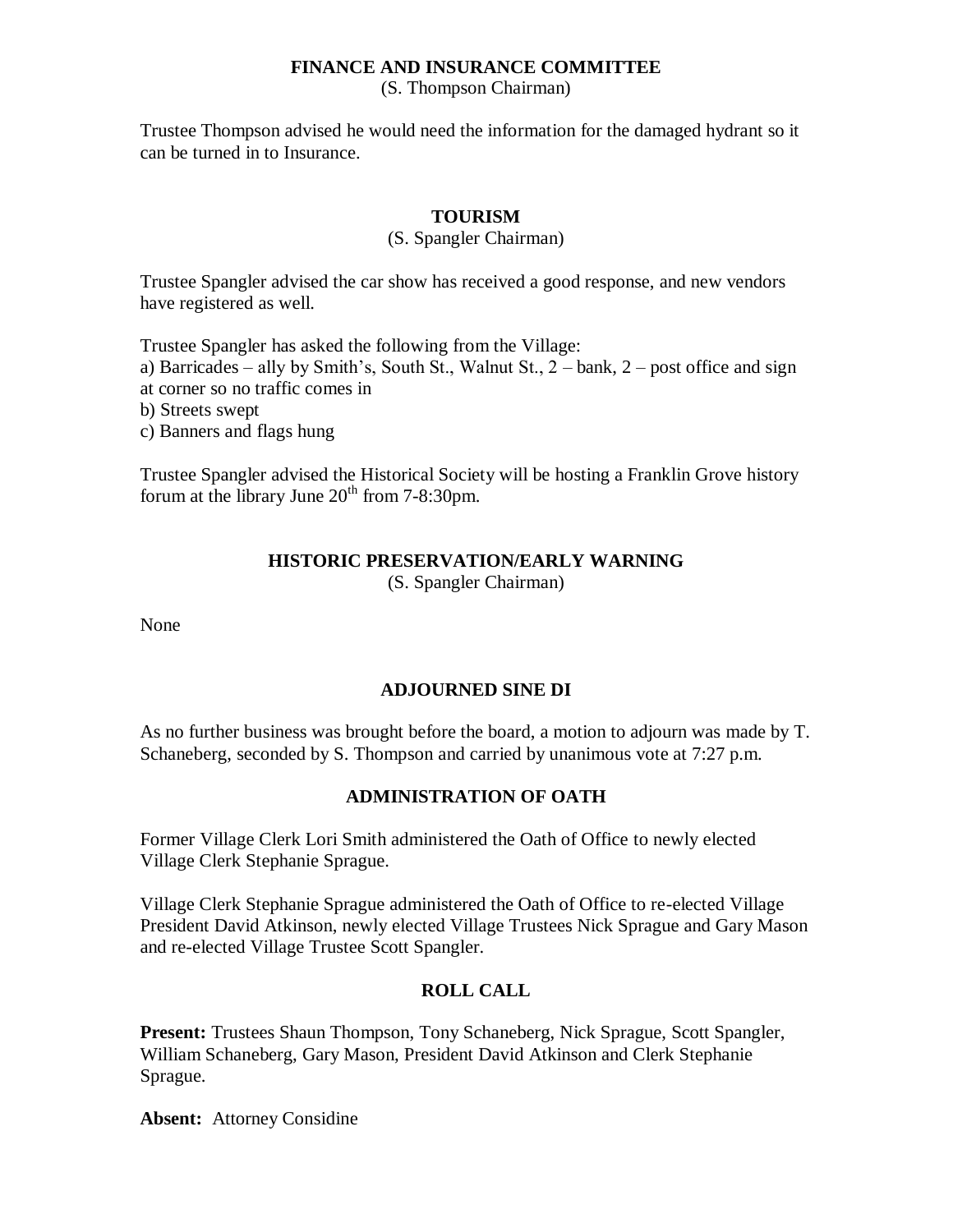### **NEW BUSINESS**

## **RECOGNITION OF VISITOR'S**

Chris Henkel, Lee County Planning/Zoning Administrator approached the Village board regarding two rural zoning requests to rezone from R2 residential to AG1 so the owners could have horses.

**Motion** made by S. Spangler, seconded by T. Schaneberg to approve the rezoning requests. Passed: 6/0

Amy and Erik Cavasos approached the Village board to see about the possibility of obtaining a gambling license and pouring license, as both would be required for a video gaming café at Lincolnway Services. We currently have an ordinance against gambling

Tim Stamate with Accel Entertainment indicated 35% of the earnings go to the owner of the establishment, 35% to Accel Entertainment, 25% to state and 5% to the Village. Tim indicated the Village would be involved in the rules and regulations set forth, and stressed this would not be a "bar" setting, but more like a café lounge.

**Motion** made by S. Spangler, seconded by N. Sprague to explore the option of a video gaming café by having Accel Entertainment give a presentation at the next Village Board Meeting on June 12. Passed: 6/0

Tony Duran addressed concerns of suspicious activity in the area.

# **VILLAGE CLERK'S REPORT**

**Motion** made by N. Sprague, seconded by T. Schaneberg to approve the First Reading of Appropriations Ordinance 757-17. Passed: 6/0

# **POLICE REPORT**

None

## **LEGAL ISSUES**

(Attorney Dana Considine)

None

## **GENERAL ISSUES**

**Motion** made by T. Schaneberg, seconded by G. Mason for the Fee Schedule to remain the same. Passed: 6/0

**Motion** made by S. Spangler, seconded by T. Schaneberg to update the sidewalk assistance application. Passed: 6/0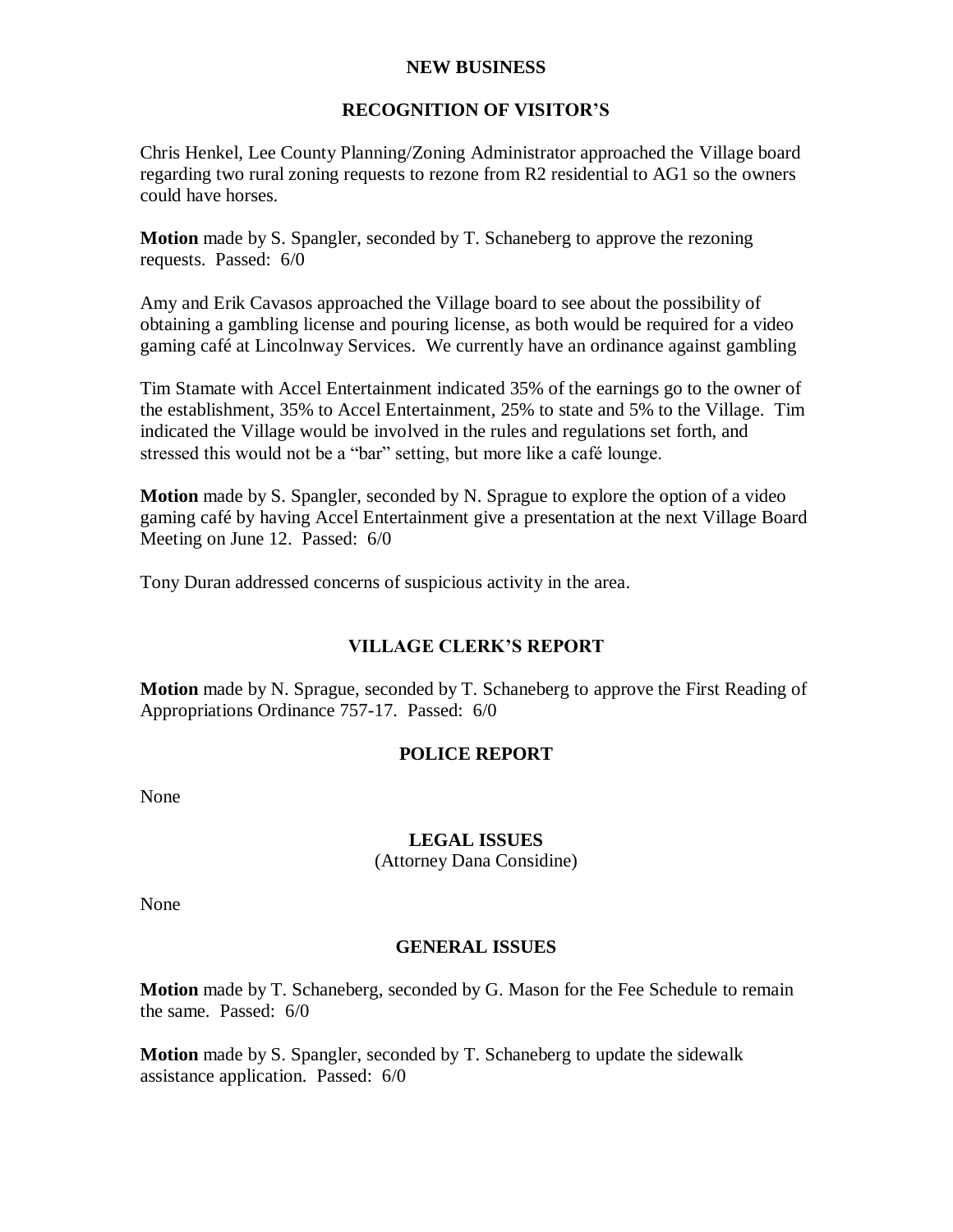### C**OMMITTEE REPORTS**

President David Atkinson advised we will be looking for a new Zoning Board President since Gary Mason has been elected as Village Trustee.

## **STREETS & ALLEYS**

(T. Schaneberg Chairman)

Trustee T. Schaneberg advised he will be getting updated quotes for State Street from Lahman Street south to village limits as the quote he has is over two years old. President David Atkinson suggested getting a quote on a micro-surface he has seen good results with.

### **WATER & SEWER**

(W. Schaneberg Chairman)

None

## **COMMUNITY DEVELOPMENT**

(G. Mason Chairman)

President David Atkinson advised he would like to see Trustee Mason as the point for rental and properties for sale to get them added to our website.

### **PROPERTIES**

(N. Sprague Chairman)

Trustee N. Sprague advised people have been inquiring if we will be purchasing more trees, and the several have recommended Crimson Maples.

President David Atkinson suggested we look into purchasing a tool cage or something to better store our inventory of weedeaters, chainsaws, etc.

#### **FINANCE AND INSURANCE COMMITTEE** (S. Thompson Chairman)

President David Atkinson advised Trustee Thompson look into the LMI Survey so we can look into what grants are available.

## **TOURISM**

(S. Spangler Chairman)

Trustee Spangler advised future plans include planting prairie flowers and possibly welcoming signs on each side of town on Rt. 38.

## **HISTORIC PRESERVATION/EARLY WARNING**

(S. Spangler Chairman)

None